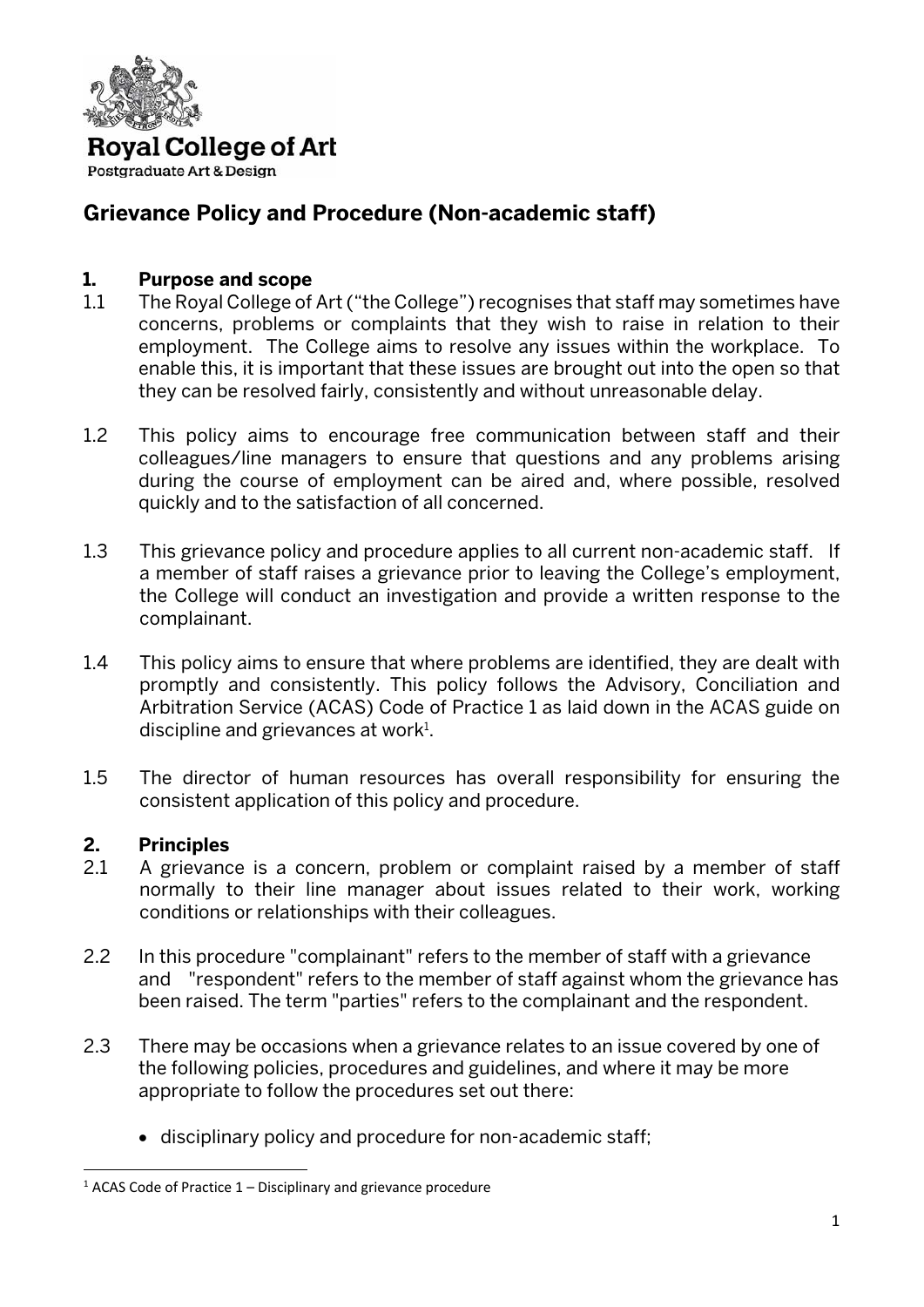

Postgraduate Art & Design

- capability procedure;
- anti-bullying, harassment & victimisation procedure the right to respect;
- redundancy procedure;
- public interest disclosure (whistle blowing) policy
- 2.4 If a staff member has a grievance and is unsure what to do, s/he should raise the issue with the appropriate human resources manager or his/her local trade union representative.
- 2.5 Where an employee raises a grievance that is frivolous or vexatious or any person involved gives deliberately misleading statements, s/he may be subject to disciplinary action.
- 2.6 At all formal stages of this policy and procedure, the member of staff will have the right to be accompanied by either a trade union representative or a colleague currently employed by the College.
- 2.7 All members of staff will be treated in line with the College's equality and diversity policy.

#### **3. Informal stage**

- 3.1 When staff have an issue, they are expected to raise it promptly. In many cases issues can be raised and settled during the course of everyday working relationships. Staff are encouraged to make every attempt to resolve issues informally before considering raising a formal grievance. It is recognised, however, that there are occasions when it may be more appropriate to proceed immediately to the formal stage of this procedure.
- 3.2 Normally the first step would be to raise the matter with the appropriate member of staff concerned, with a view to resolving the matter by way of constructive discussion.
- 3.3 Alternatively, or in addition, staff should consider speaking to his/her line manager or a human resources manager about the situation, who will work with him/her to try to determine the most appropriate approach to address the issue(s), according to the circumstances.
- 3.4 Another option is to consider entering into a facilitated discussion in an attempt to address any issues constructively (for example, through mediation. Please refer to section 4 below).
- 3.3 Where attempts to resolve the matter at the informal stage have proven unsuccessful, then the matter may be raised at the formal stage.
- 3.4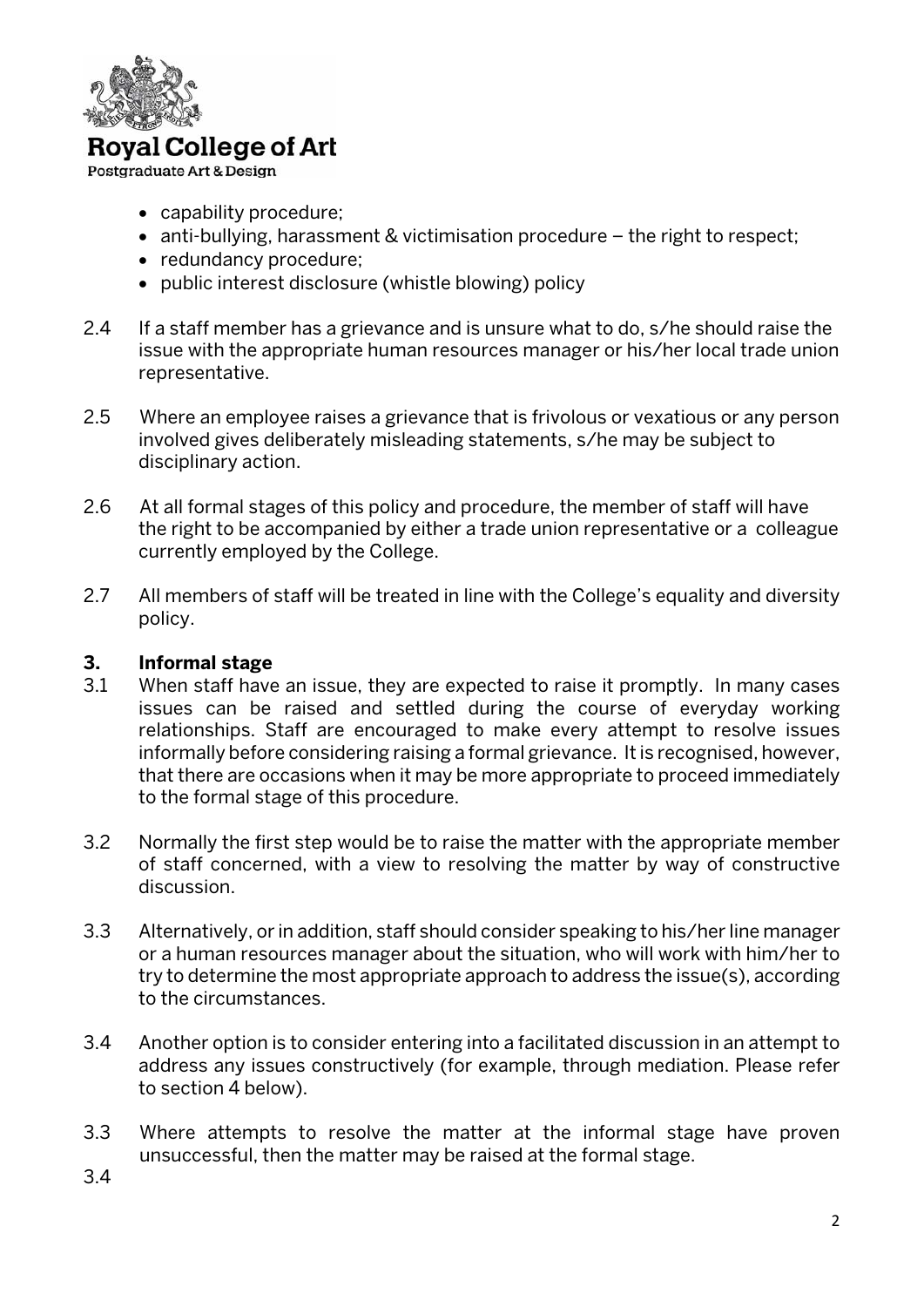

Postgraduate Art & Design

#### **4. Mediation**

- 4.1 As part of the informal steps towards resolving any work-related issues a member of staff may wish to consider mediation. This is a voluntary process by which a trained and impartial person helps others to resolve their difficulties. The mediator will be an impartial third party. Mediation is undertaken without any admission of wrongdoing by any party, and without preventing the opportunity to pursue the complaint at the formal stage. Mediation can only proceed with the agreement of all parties involved in the grievance.
- 4.2 If a member of staff decides that s/he wishes to utilise mediation, s/he should explore this option with his/her line manager or the appropriate human resources manager.

#### **5. Formal stage**

#### 5.1 **Step one**

Without unreasonable delay, the staff member should write to their line manager (copied to the appropriate human resources manager) setting out the nature of the complaint, why attempts to resolve it have proved unsuccessful and giving an indication of the resolution sought. If there are any documents or letters that are relevant to the complaint, the staff member should include copies of them.

Where the complaint is about his/her line manager, the staff member should send the grievance to the director of human resources, who will determine the most appropriate person to hear the grievance.

#### 5.2 **Step two**

After the College<sup>2</sup> receives the written statement of complaint, the staff member will be asked to attend a meeting to discuss it in more detail. At this meeting the staff member can be accompanied by a colleague or trade union representative. A human resources manager will also be present. The meeting will held without any unreasonable delay, usually within 10 working days and the staff member (and his/her representative) should make every effort to attend.

If considered appropriate, the meeting may be adjourned to allow the circumstances of the grievance to be more fully investigated (please refer to section 7).

After the meeting, the College will write to the member of staff and any other relevant parties, normally within ten working days, to outline its response to the complaint. The member of staff will be reminded of his/her right of appeal if s/he is not satisfied with the response.

<sup>&</sup>lt;sup>2</sup> The College is the responsible officer who has been charged with progressing the grievance.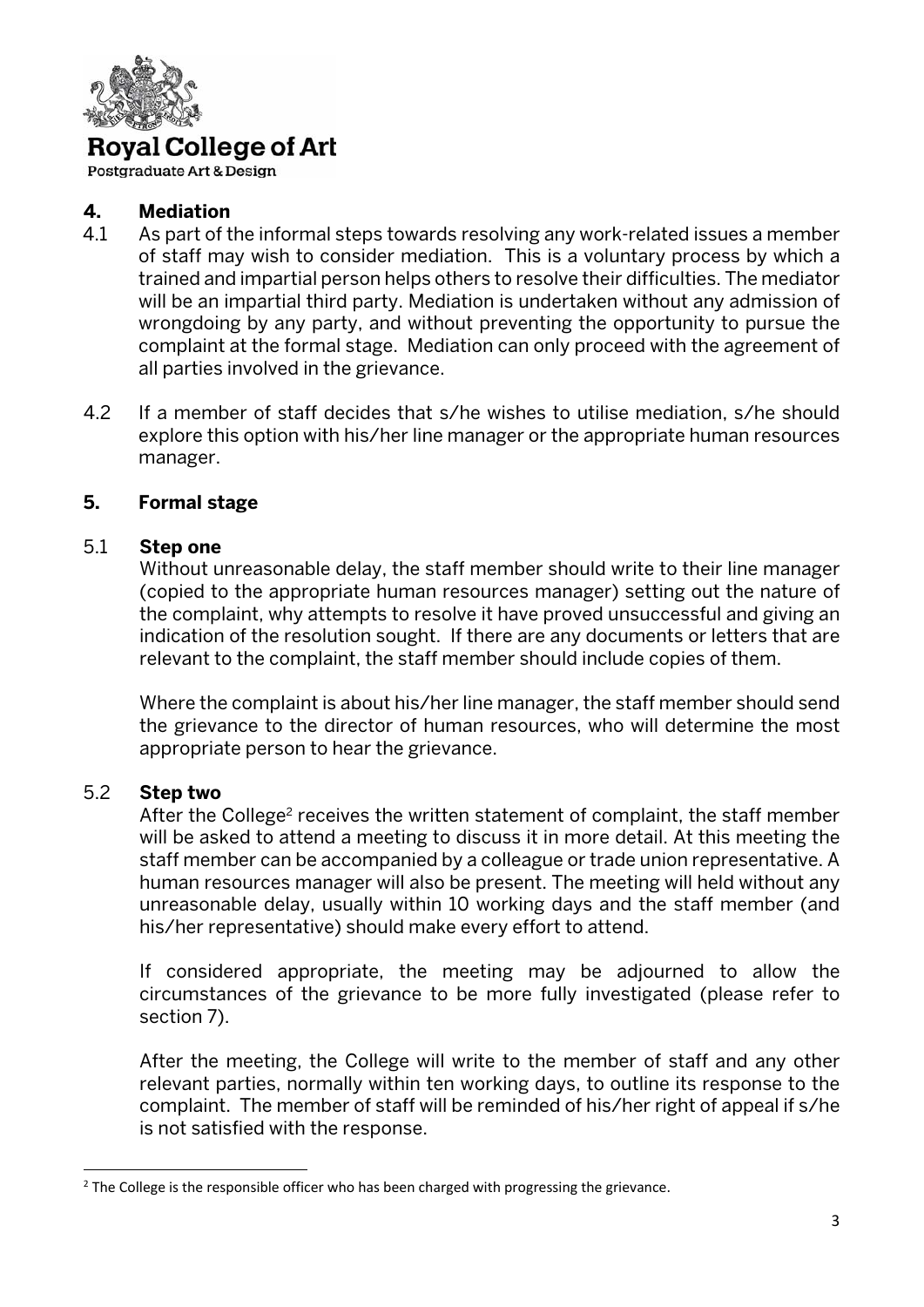

Postgraduate Art & Design

#### 5.3 **Step three (appeal)**

If the staff member wishes to appeal s/he should write to the director of human resources within ten working days following receipt of the College's letter to him/her setting out its response to the complaint. The letter should include the ground(s) for appeal.

Appeals may be raised on a number of grounds including:

- a failure to follow procedure;
- the evidence did not support the conclusion reached;
- any proposed action was inappropriate given the circumstances of the case;
- new evidence has genuinely come to light since the first hearing.

After the appeal letter is received, the College will invite the member of staff to attend an appeal meeting, giving at least five working days' notice, without unreasonable delay, to discuss the grounds in more detail. The staff member will be reminded of his/her right to be accompanied to any such meeting. There is an expectation that the member of staff should be available to attend this meeting.

The appeal hearing will be conducted by an individual independent of the person who conducted the initial grievance hearing and who has no previous involvement in the matter. The appropriate individual will be determined by the director of human resources.

After the appeal meeting, the College will write to the staff member and any other relevant parties, normally within ten working days, with a final response. There is no further right of appeal following this response.

#### **6. Investigation**

- 6.1 Normally the manager hearing the grievance will carry out any investigation that is necessary under the formal stage of the process (section 5). In certain circumstances, the director of human resources may deem it appropriate for an investigation to be conducted by a third party and will appoint an investigating officer.
- 6.2 Witness statements and supporting documentation may be sought as part of the investigation process.
- 6.3 The meeting (referred to at Step two (paragraph 5.2) with the staff member raising the grievance, may form part of the investigation process. Or alternatively, a separate investigation meeting will be arranged.
- 6.4 Where the investigation is conducted by a third party, the results of the investigation will be provided to the manager hearing the grievance in the form of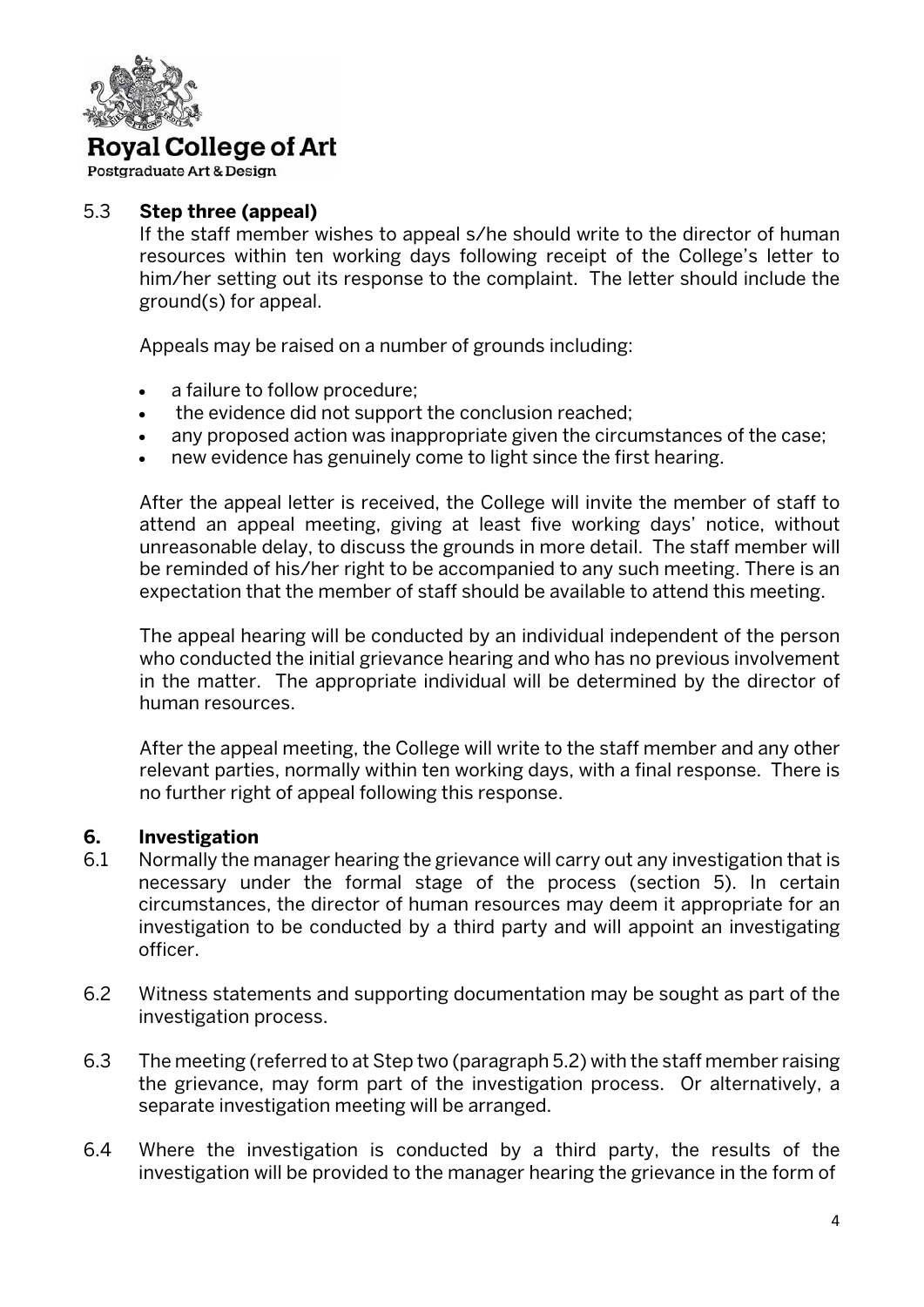

Postgraduate Art & Design

 a written report. This report will also be made available to the staff member raising the grievance.

#### **7. The right to be accompanied**

- 7.1 At any grievance meeting (or subsequent appeal meeting) a staff member attends, s/he may be accompanied by a single representative. Any member of staff who attends an investigatory meeting may also be accompanied at the meeting. The representative must be either:
	- a colleague who currently works for the College; or
	- a trade union representative (local or full-time)
- 72 The College reserves the right to refuse to accept a representative whose presence would undermine or prejudice the grievance process or who might have a conflict of interest.
- 7.3 The representative will be permitted to address the meeting to:
	- present and sum up the staff member's case/submission;
	- respond on behalf of the staff member to any views expressed at the meeting;
	- confer with the staff member during the meeting.
- 7.4 The representative will not be permitted to:
	- answer questions on behalf of the staff member;
	- address the meeting against the wishes of the staff member;
	- prevent the staff member from explaining their case/submission.

#### **8. Relationship with disciplinary policy and procedure**

- 8.1 It is important to clarify that the grievance and disciplinary procedures are distinct and separate. The grievance policy and procedure cannot be used to appeal against a disciplinary decision.
- 8.2 However, should a situation arise where a staff member feels that the manner of a disciplinary investigation is unfair and chooses to instigate a grievance regarding that issue, consideration will be given to temporarily suspending the disciplinary investigation/hearing whilst the grievance is investigated.
- 8.3 If it is possible for the disciplinary procedure to progress fairly despite the existence of the grievance, that will be the preferred course of action. The final decision about such matters rests with the director of human resources.
- 8.4 This policy and procedure is intended to create a means for staff to address any genuine work-related concerns or complaints that may arise throughout the course of their employment at the College. However, if at any time, the College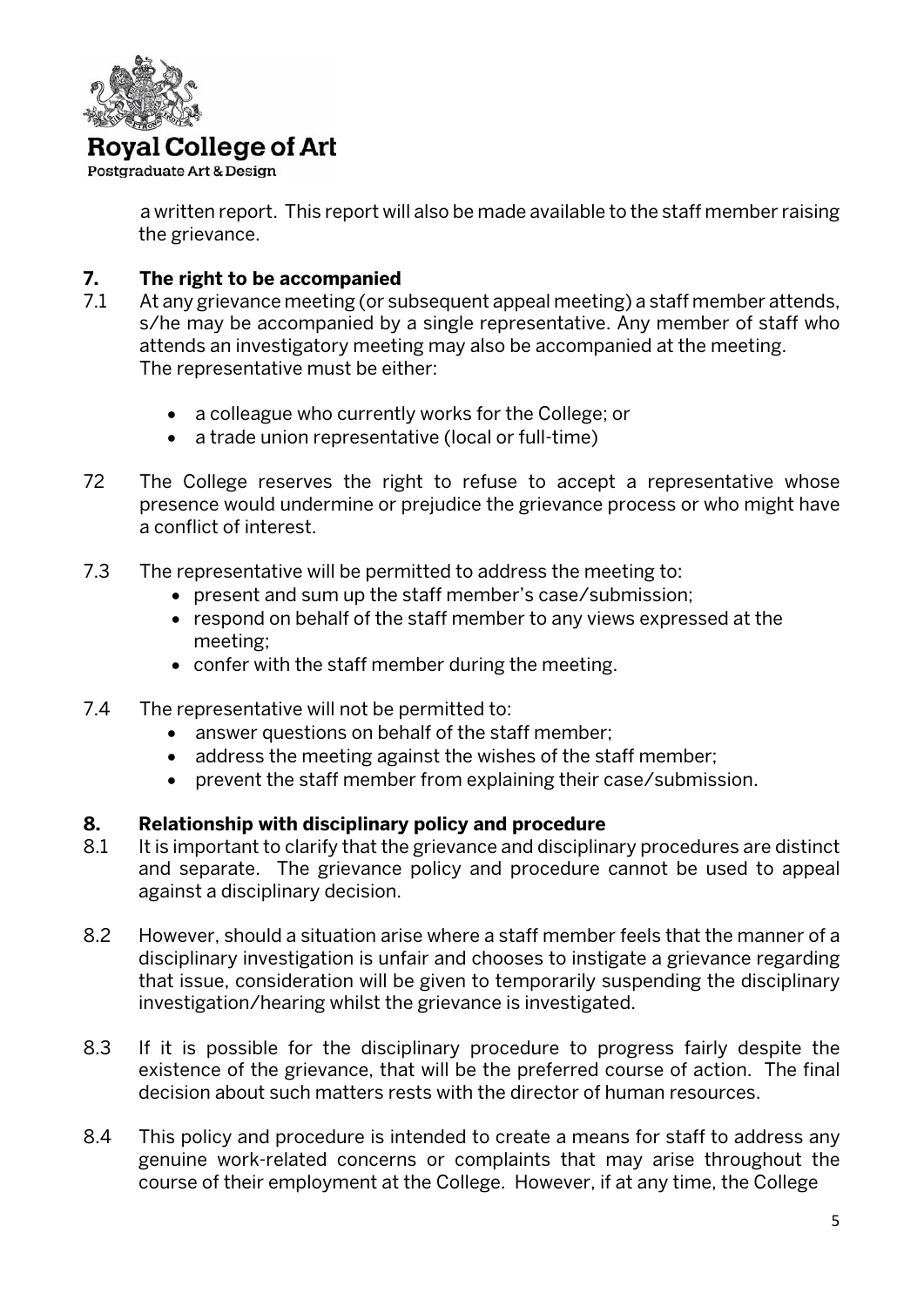

Postgraduate Art & Design

 has reason to believe that a staff member has lodged a vexatious complaint, it reserves the right to invoke the disciplinary procedure, where this is deemed to be the most appropriate course of action as determined by the director of human resources.

#### **9. Timescales**

- 9.1 The College will deal with all grievances promptly and, wherever possible, in line with the timescales outlined in this policy.
- 9.2 It is recognised that there are occasions when it is not possible to meet the timescales set out within the policy due to unforeseen and exceptional circumstances. Where timescales cannot be met owing to such exceptional circumstances, a written explanation of the reasons for exceeding the time limits will be provided to the staff member, accompanied by a revised timetable for progression of the grievance.

#### **10. Confidentiality**

- 10.1 All parties involved in this procedure must ensure that they maintain, as appropriate, the confidentiality of the process within and outside the College.
- 10.2 So far as is reasonable, the College will maintain confidentiality throughout the course of this procedure. However, staff should be aware that it may be necessary to disclose certain information so that the College can fully investigate the circumstances of a grievance. Similarly, the College cannot be bound by the obligation of confidentiality or a request to take no action where it is advised of wrongdoing that it considers appropriate to take action upon.

#### **11. Record-keeping**

- 11.1 The College will keep a record of grievances made, including the written statement setting out the grievance, all letters sent in respect of the grievance and all written statements provided by staff or witnesses.
- 11.2 Normally notes of grievance meetings and appeal meetings will be taken by a member of staff from human resources. Notes will be used only for reference by the person hearing the grievance/appeal.
- 11.3 All records will be maintained in accordance with the College's obligations in terms of data protection requirements and, as such, will be held for no longer than is necessary for the purposes for which they were obtained.

#### **12. Questions or complaints**

12.1 Clarification on the terms or operation of this policy and procedure may be obtained from a human resources manager or the College's recognised trade